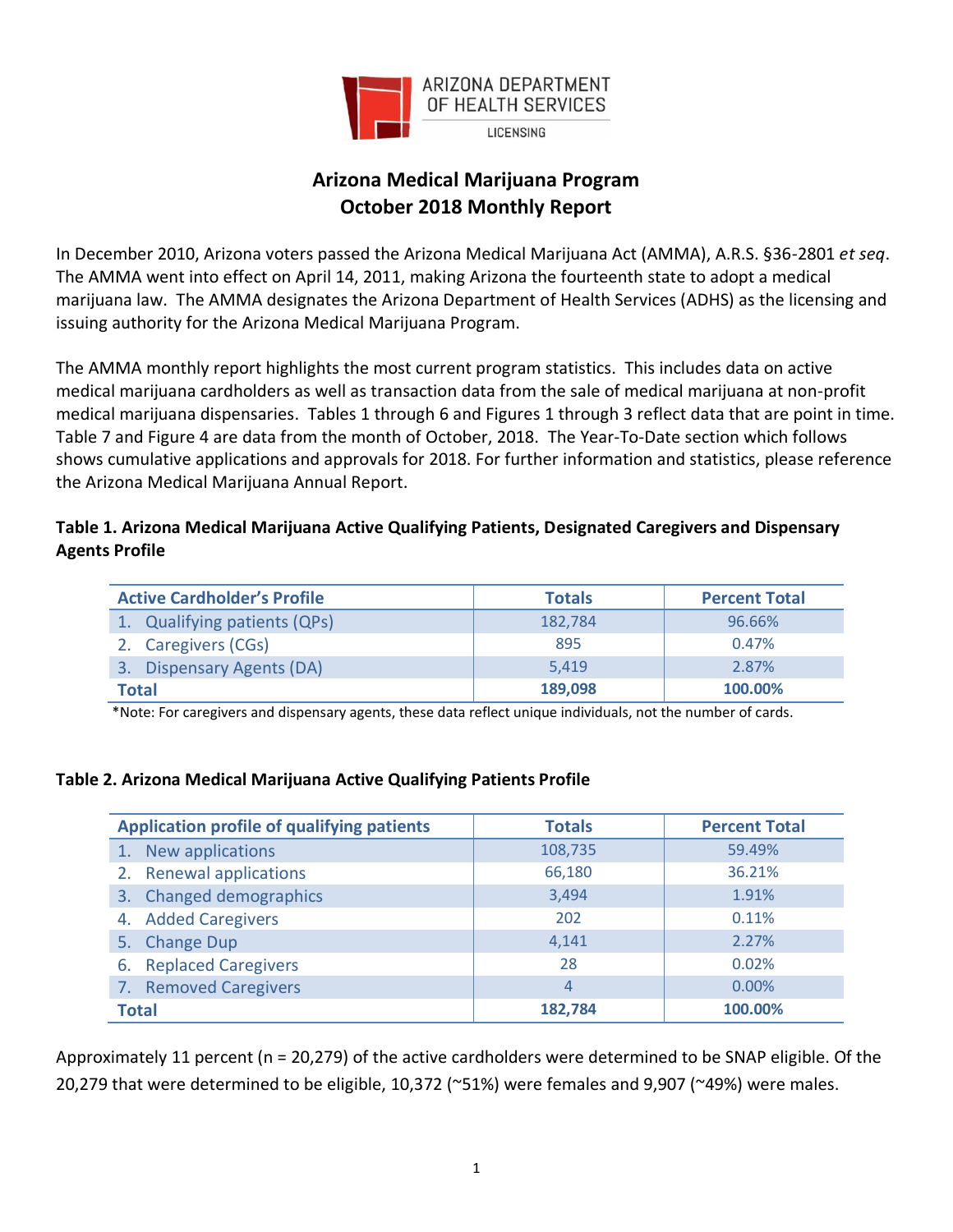# **Table 3. Arizona Medical Marijuana Active Qualifying Patients Characteristics**

| <b>Characteristics of Active Cardholders who are</b><br><b>Qualified Patients</b> | <b>Totals</b><br>$(N = 182, 784)$ | <b>Percent Total</b> |
|-----------------------------------------------------------------------------------|-----------------------------------|----------------------|
| <b>Patient Age-groups</b>                                                         |                                   |                      |
| Less than 18 years                                                                | 189                               | 0.10%                |
| 18 to 30 years                                                                    | 44,393                            | 24.29%               |
| 31 to 40 years                                                                    | 38,085                            | 20.84%               |
| 41 to 50 years                                                                    | 28,818                            | 15.77%               |
| 51 to 60 years                                                                    | 29,604                            | 16.20%               |
| 61 to 70 years                                                                    | 29,846                            | 16.33%               |
| 71 to 80 years                                                                    | 9,904                             | 5.42%                |
| 81 and older                                                                      | 1,945                             | 1.06%                |
| <b>Patient Gender</b>                                                             |                                   |                      |
| Male                                                                              | 109,174                           | 59.73%               |
| Female                                                                            | 73,610                            | 40.27%               |

# **Figure 1. Arizona Medical Marijuana Active Qualifying Patients Characteristics by Gender and Age**



**(N = 182,784)**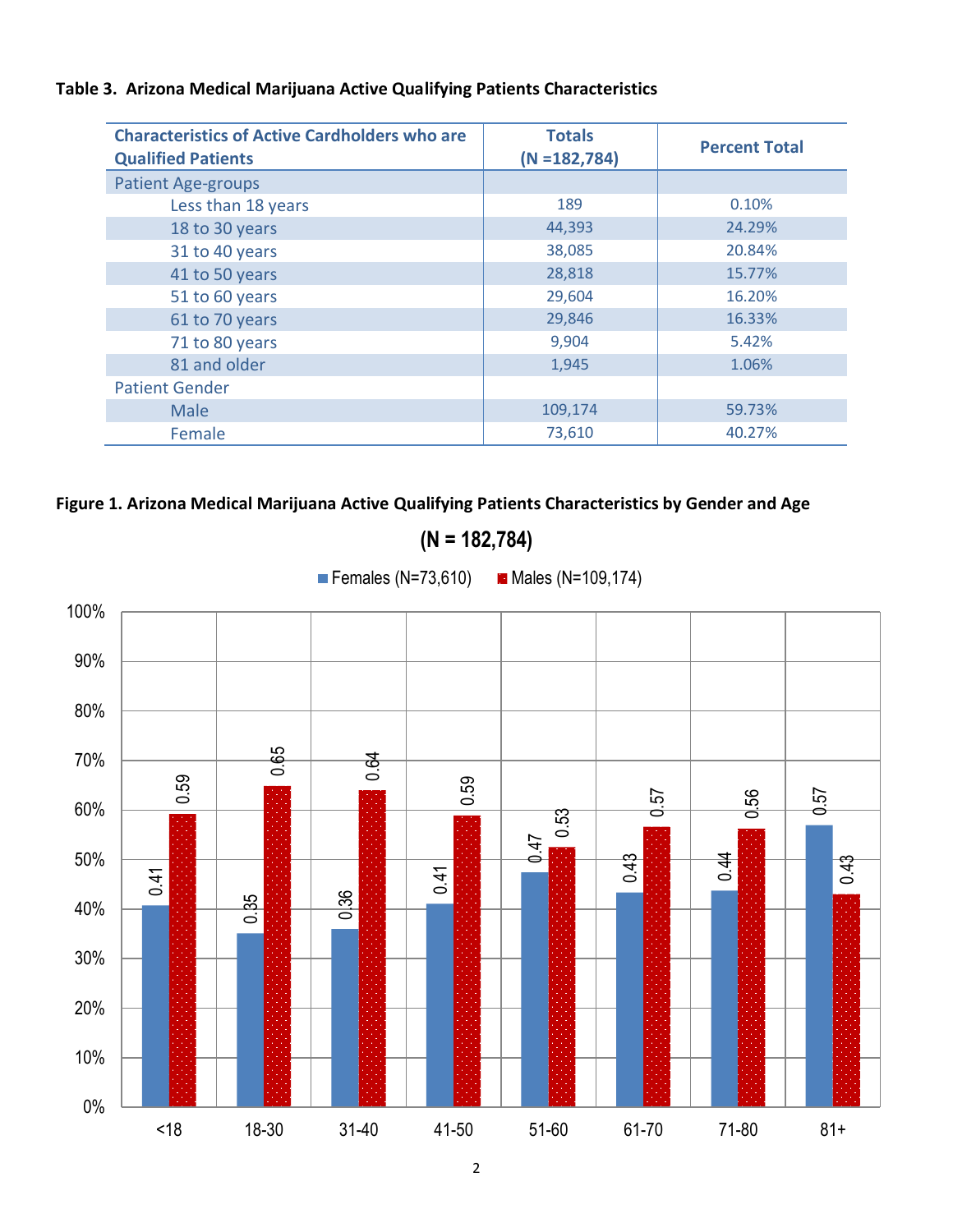# **Table 4. Arizona Medical Marijuana Active Qualifying Patients Medical Condition Profile**

| Patient medical condition profile of Active Cardholders <sup>1</sup> | <b>Totals</b> | <b>Percent Total</b> |
|----------------------------------------------------------------------|---------------|----------------------|
| Alzheimer's                                                          | 72            | 0.04%                |
| Cachexia                                                             | 130           | 0.07%                |
| Cancer                                                               | 4,033         | 2.21%                |
| <b>Chronic Pain</b>                                                  | 159,723       | 87.38%               |
| <b>Crohn's Disease</b>                                               | 590           | 0.32%                |
| Glaucoma                                                             | 1,109         | 0.61%                |
| Hepatitis C                                                          | 756           | 0.41%                |
| <b>HIV/AIDS</b>                                                      | 671           | 0.37%                |
| <b>Muscle Spasms</b>                                                 | 876           | 0.48%                |
| <b>Nausea</b>                                                        | 789           | 0.43%                |
| Post-Traumatic Stress Disorder (PTSD)                                | 2,299         | 1.26%                |
| <b>Sclerosis</b>                                                     | 34            | 0.02%                |
| <b>Seizures</b>                                                      | 1,236         | 0.68%                |
| <b>Two Or More Conditions</b>                                        | 10,466        | 5.73%                |
| <b>TOTAL</b>                                                         | 182,784       | 100.00%              |

¶Unique debilitating conditions

# **Figure 2. Arizona Medical Marijuana Active Designated Caregiver Characteristics by Gender and Age**

**(N = 895)**

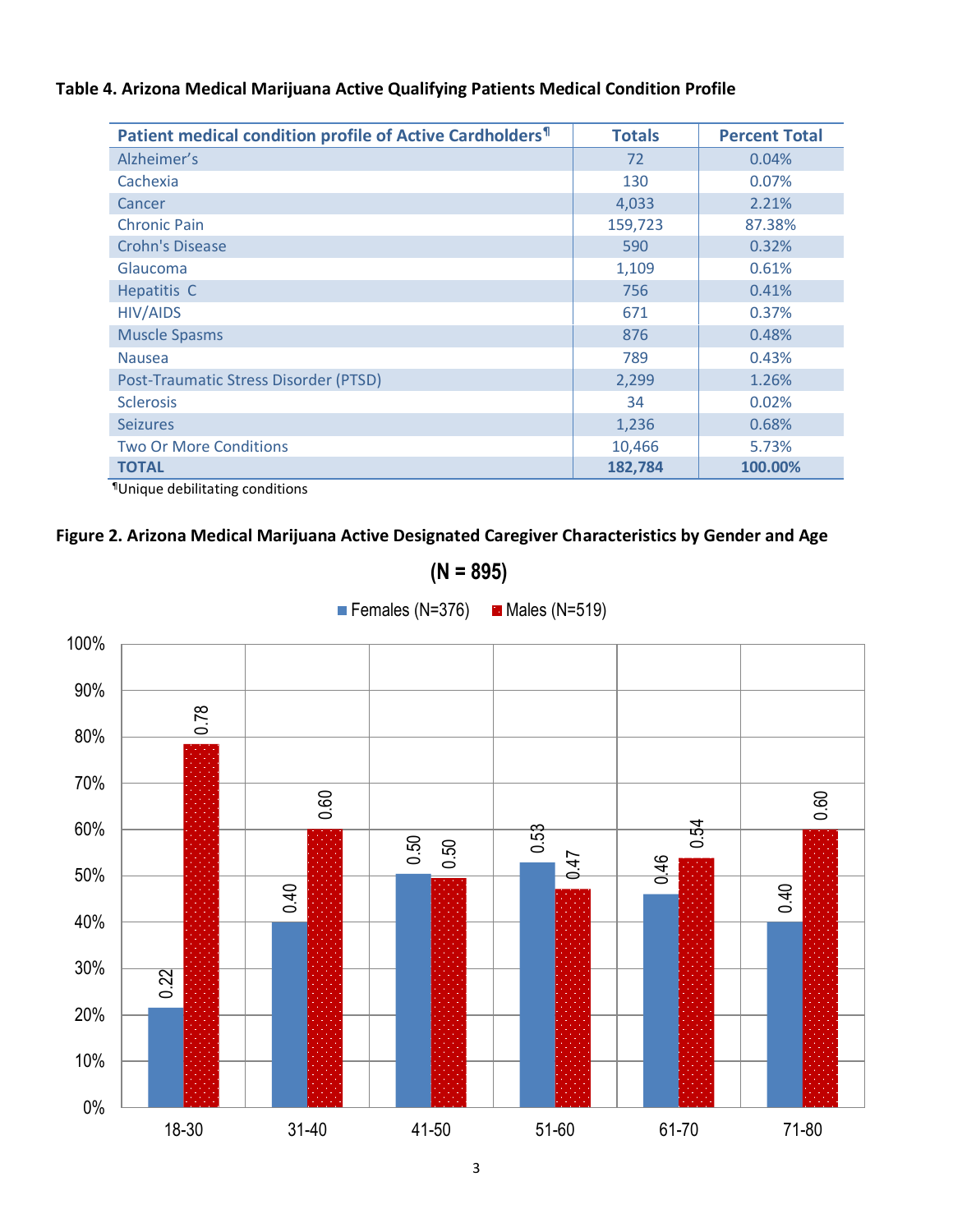# **Table 5. Arizona Medical Marijuana Active Qualifying Patients and Designated Caregivers Authorized for Cultivation**

| Active cardholders cultivation status | <b>Totals</b> | <b>Percent Total</b> |
|---------------------------------------|---------------|----------------------|
| Qualifying patients (n =182,784)      | 2.242         | 1.23%                |
| Caregivers (n =895)                   | 398           | 44.47%               |

#### **Table 6. Frequency of Qualifying Patients, Caregivers, and Dispensary Agents by County of Residence**

| <b>County</b>            | <b>Qualifying</b><br><b>Patients</b> | <b>Caregivers</b> | <b>Dispensary</b><br>Agents <sup>*</sup> |
|--------------------------|--------------------------------------|-------------------|------------------------------------------|
| <b>Apache County</b>     | 854                                  | Count under 20    | Count under 20                           |
| <b>Cochise County</b>    | 2,630                                | 22                | 148                                      |
| <b>Coconino County</b>   | 3,733                                | 35                | 146                                      |
| <b>Gila County</b>       | 1,737                                | Count under 20    | 32                                       |
| <b>Graham County</b>     | 782                                  | Count under 20    | 21                                       |
| <b>Greenlee County</b>   | 191                                  | Count under 20    | Count under 20                           |
| La Paz County            | 351                                  | Count under 20    | Count under 20                           |
| <b>Maricopa County</b>   | 117,662                              | 504               | 3,301                                    |
| <b>Mohave County</b>     | 5,109                                | 20                | 161                                      |
| Navajo County            | 2,334                                | Count under 20    | 235                                      |
| <b>Pima County</b>       | 25,483                               | 155               | 579                                      |
| <b>Pinal County</b>      | 10,611                               | 41                | 197                                      |
| <b>Santa Cruz County</b> | 527                                  | Count under 20    | 140                                      |
| <b>Yavapai County</b>    | 9,145                                | 47                | 392                                      |
| <b>Yuma County</b>       | 1,635                                | Count under 20    | Count under 20                           |
| TOTAL                    | 182,784                              | 895               | 5,419                                    |

\* 27 Dispensary Agents are located outside of Arizona.

#### **Table 7. Type and Amount of Transactions at Medical Marijuana Dispensaries in October, 2018**

| <b>Type of Transaction<sup>†</sup></b> | <b>Ounces (oz.)</b> | <b>Pounds</b> |
|----------------------------------------|---------------------|---------------|
| Marijuana                              | 165,647.92          | 10,352.99     |
| Marijuana Edible                       | 6,816.40            | 426.02        |
| Marijuana Other                        | 7,884.50            | 492.78        |
| <b>Total Marijuana Sold</b>            | 180,348.82          | 11.271.80     |

†Amounts have been rounded and may not added to exact totals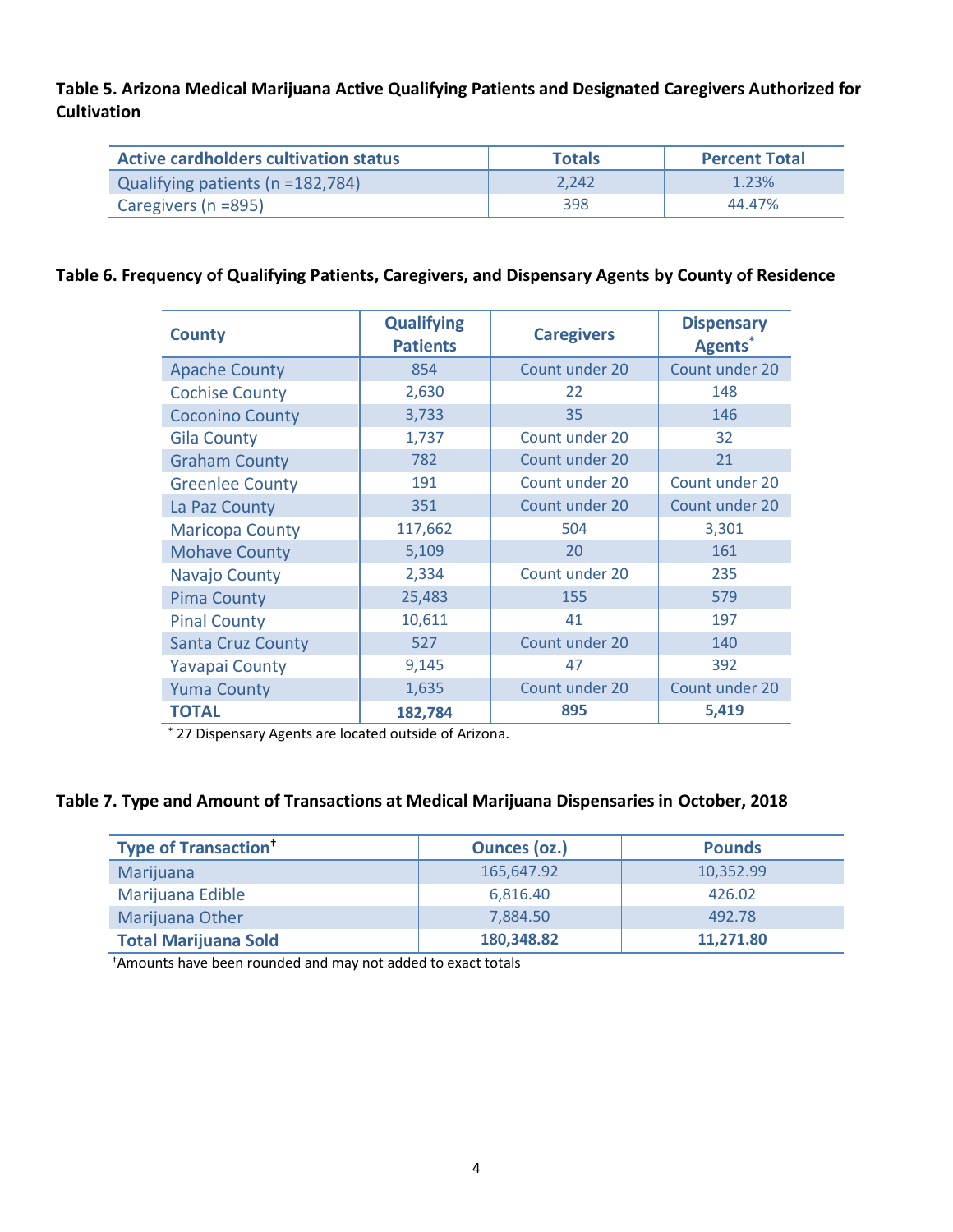

## **Figure 4. Daily Transactions and Amount of Marijuana Sold in October, 2018**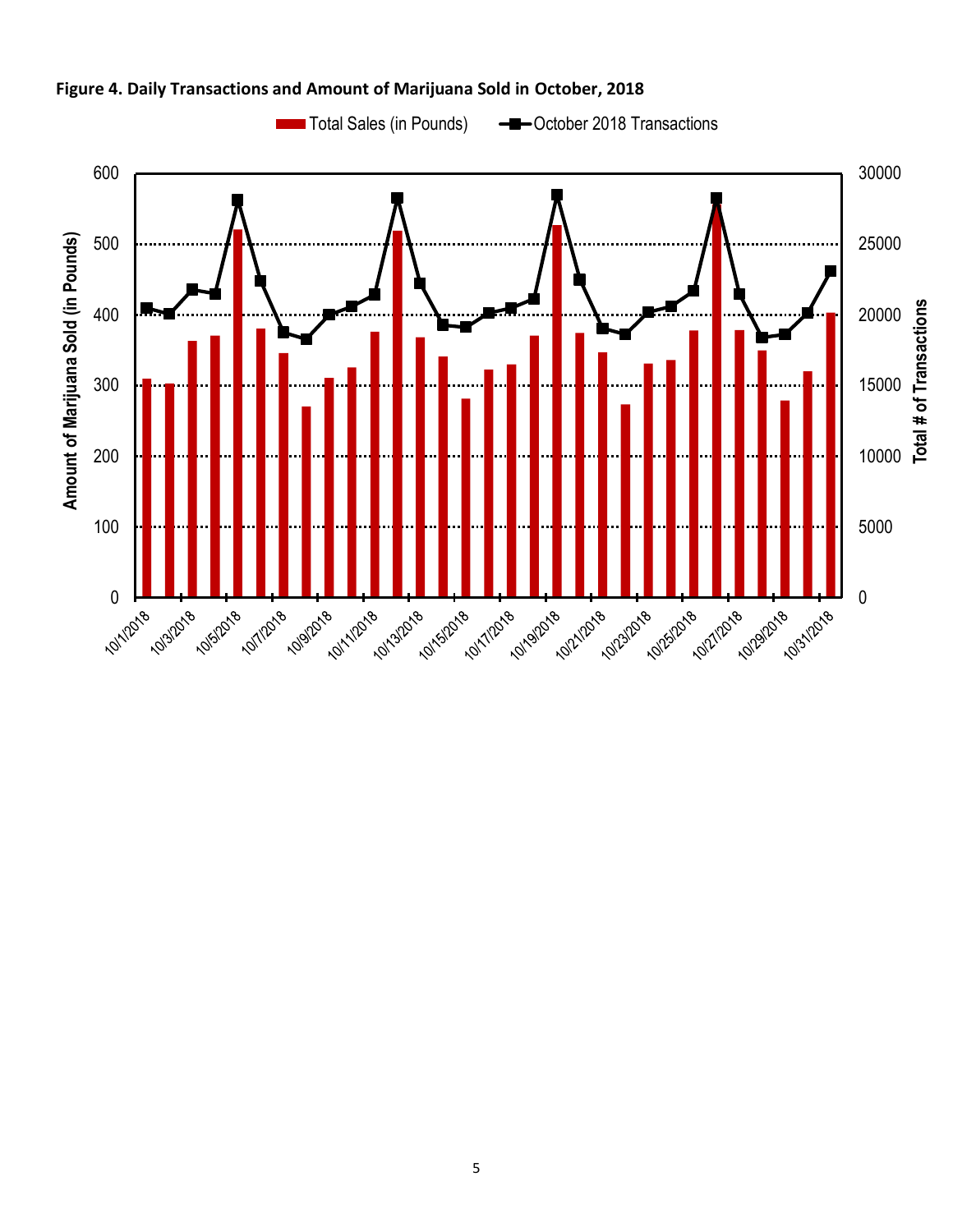#### **YEAR TO DATE**

#### **Table 1a. Arizona Medical Marijuana Applications Received- Application Profile**

| <b>Applications Received Cardholder Profile</b> | <b>Totals</b> | <b>Percent Total</b> |
|-------------------------------------------------|---------------|----------------------|
| <b>Qualifying patients (QPs)</b>                | 169,659       | 94.93%               |
| Caregivers (CGs)                                | 1.871         | 1.05%                |
| <b>Dispensary Agents (DA)</b>                   | 7.199         | 4.03%                |
| Total                                           | 178,729       | 100.00%              |

\*Note: For caregivers and dispensary agents, these data reflect unique individuals, not the number of cards.

## **Table 1b. Arizona Medical Marijuana Licensed Qualifying Patients, Designated Caregivers and Dispensary Agents Profile**

| <b>Applications Approved Cardholder Profile</b> | <b>Totals</b> | <b>Percent Total</b> |
|-------------------------------------------------|---------------|----------------------|
| <b>Qualifying patients (QPs)</b>                | 168,197       | 95.08%               |
| Caregivers (CGs)                                | 1.795         | 1.01%                |
| <b>Dispensary Agents (DA)</b>                   | 6.906         | 3.90%                |
| <b>Total</b>                                    | 176,898       | 100.00%              |

\*Note: For caregivers and dispensary agents, these data reflect unique individuals, not the number of cards.

#### **Table 2. Arizona Medical Marijuana Licensed Qualifying Patient Profile**

| <b>Applications Received for Qualifying</b><br><b>Patients</b> | <b>Totals</b> | <b>Percent Total</b> |
|----------------------------------------------------------------|---------------|----------------------|
| New applications                                               | 96,516        | 57.38%               |
| <b>Renewal applications</b>                                    | 61,595        | 36.62%               |
| <b>Changed demographics</b>                                    | 4,089         | 2.43%                |
| <b>Added Caregivers</b>                                        | 308           | 0.18%                |
| <b>Change Dup</b>                                              | 5,646         | 3.36%                |
| <b>Replaced Caregivers</b>                                     | 35            | 0.02%                |
| <b>Removed Caregivers</b>                                      | 8             | $0.00\%$             |
| <b>Total</b>                                                   | 168,197       | 100.00%              |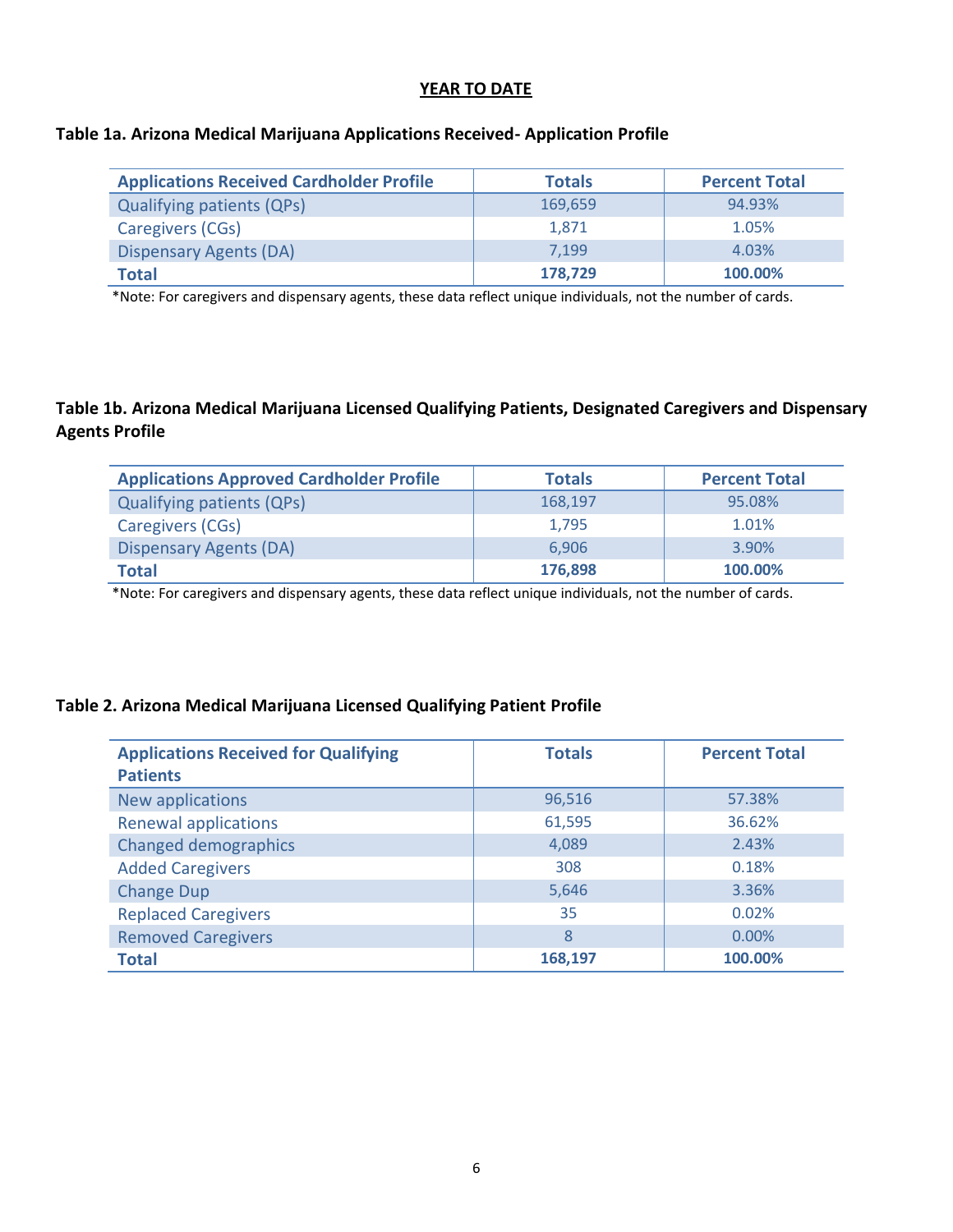| <b>Characteristics of Applications Received who</b><br>are Qualified Patients | <b>Totals</b><br>$(N = 169, 659)$ | <b>Percent Total</b> |
|-------------------------------------------------------------------------------|-----------------------------------|----------------------|
| <b>Patient Age-groups</b>                                                     |                                   |                      |
| Less than 18 years                                                            | 193                               | 0.11%                |
| 18 to 30 years                                                                | 44,414                            | 26.18%               |
| 31 to 40 years                                                                | 35,357                            | 20.84%               |
| 41 to 50 years                                                                | 26,103                            | 15.39%               |
| 51 to 60 years                                                                | 27,389                            | 16.14%               |
| 61 to 70 years                                                                | 26,507                            | 15.62%               |
| 71 to 80 years                                                                | 8,091                             | 4.77%                |
| 81 and older                                                                  | 1,605                             | 0.95%                |
| <b>Patient Gender</b>                                                         |                                   |                      |
| Male                                                                          | 101,521                           | 59.84%               |
| Female                                                                        | 68,138                            | 40.16%               |

## **Table 3a. Arizona Medical Marijuana Applications Received- Patient Characteristics**

## **Table 3b. Arizona Medical Marijuana Licensed Qualifying Patient Characteristics**

| <b>Characteristics of Approved Applications who</b><br>are Qualified Patients | <b>Totals</b><br>$(N = 168, 197)$ | <b>Percent Total</b> |
|-------------------------------------------------------------------------------|-----------------------------------|----------------------|
| <b>Patient Age-groups</b>                                                     |                                   |                      |
| Less than 18 years                                                            | 182                               | 0.11%                |
| 18 to 30 years                                                                | 44,074                            | 26.20%               |
| 31 to 40 years                                                                | 35,104                            | 20.87%               |
| 41 to 50 years                                                                | 25,891                            | 15.39%               |
| 51 to 60 years                                                                | 27,122                            | 16.13%               |
| 61 to 70 years                                                                | 26,259                            | 15.61%               |
| 71 to 80 years                                                                | 7,989                             | 4.75%                |
| 81 and older                                                                  | 1,576                             | 0.94%                |
| <b>Patient Gender</b>                                                         |                                   |                      |
| Male                                                                          | 100,682                           | 59.86%               |
| Female                                                                        | 67,515                            | 40.14%               |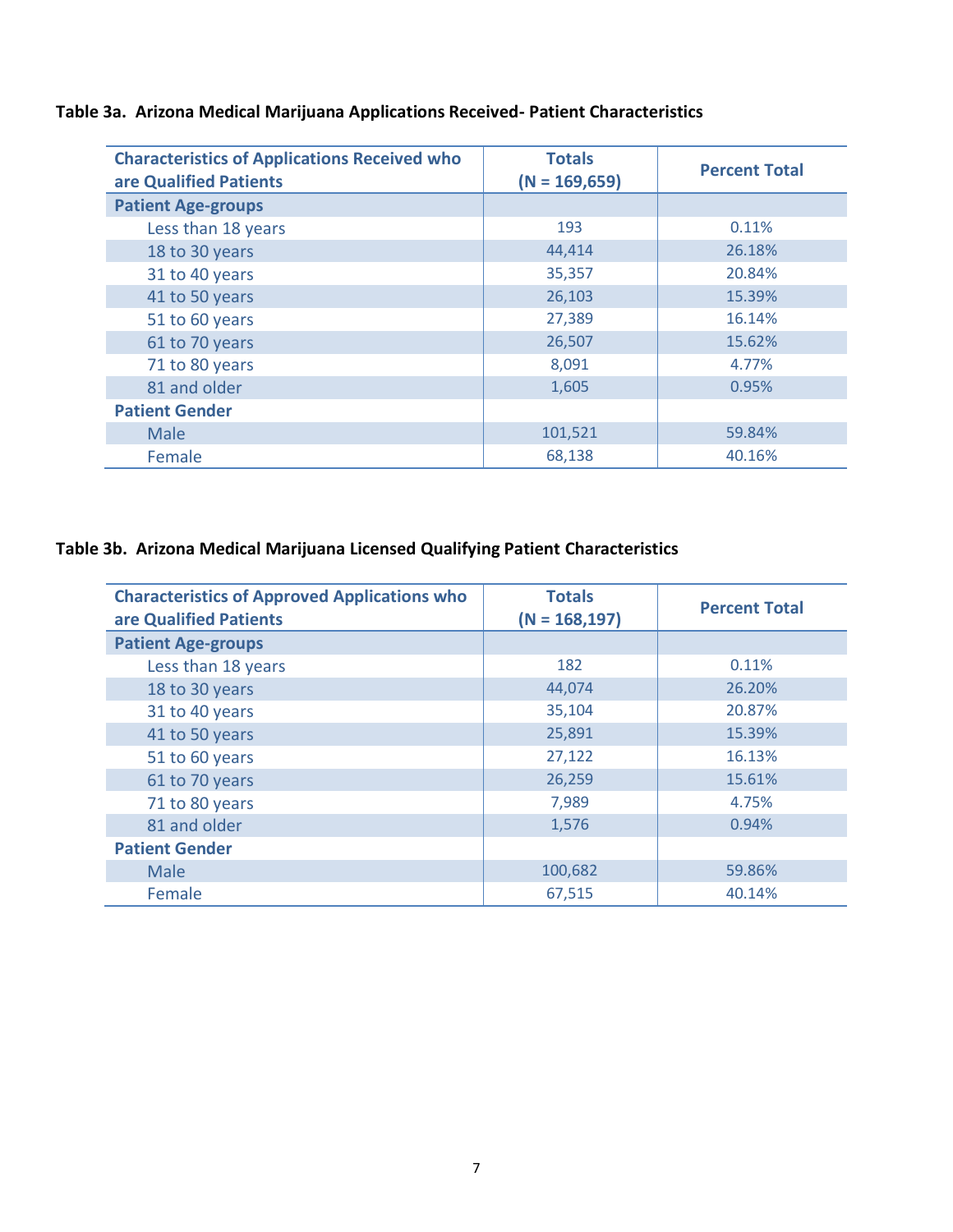# **Figure 1a. Arizona Medical Marijuana Applications Received- Patient Characteristics by Gender and Age**



**(N =169,659)**



**(N =168,197)**

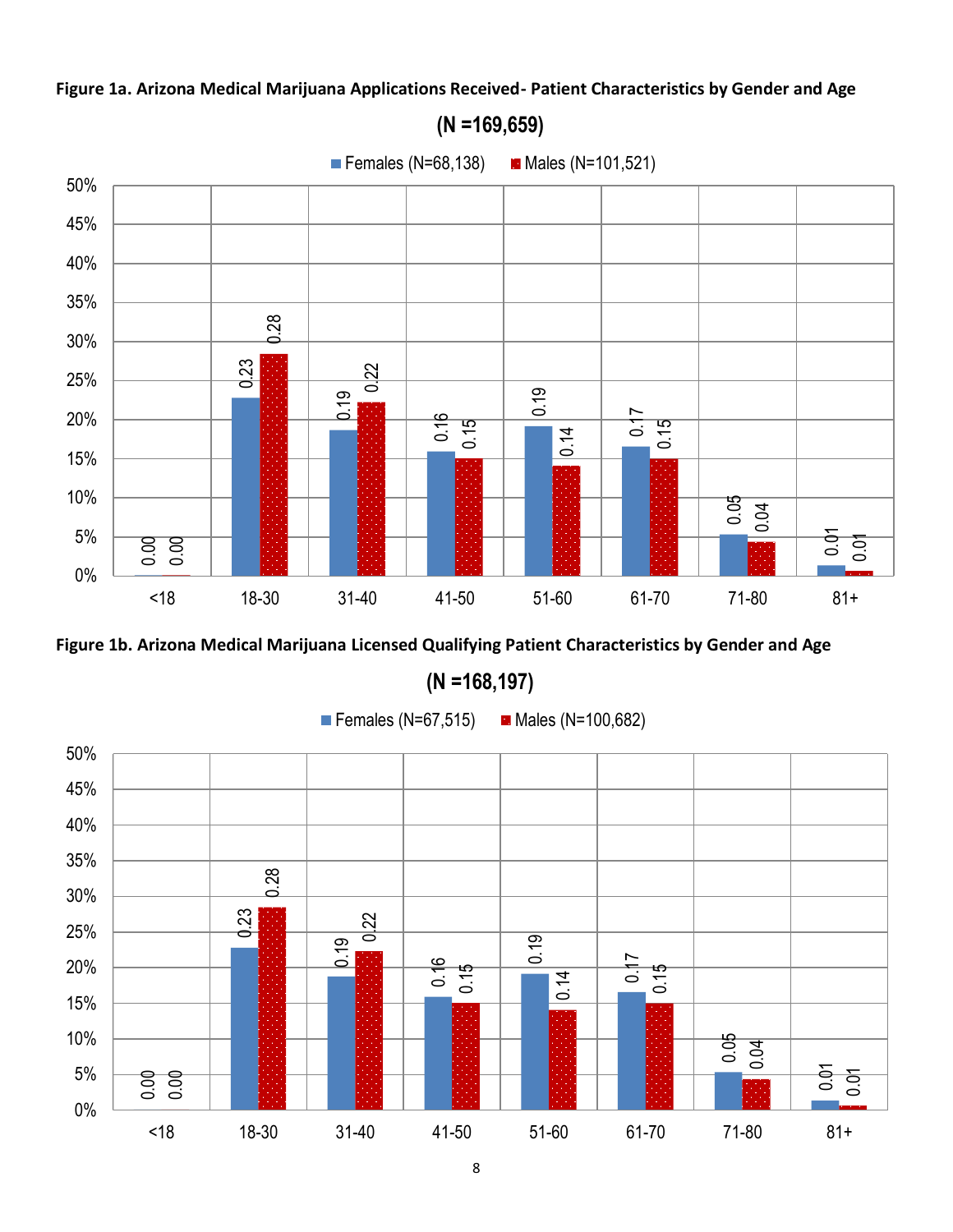## **Figure 2b. Arizona Medical Marijuana Licensed Caregivers Characteristics by Gender and Age**<br> **Figure 2b. Arizona Medical Marijuana Licensed Caregivers Characteristics by Gender and Age**<br> **Figure 2b. Arizona Medical Mariju** င်<br>၁၀၀ 0.27 0.27 0.21 0.11 0.11 0.03 0% 5% 10% 15% 20% 25% 30% 35% 40% 45% 50% 18-30 31-40 41-50 51-60 61-70 71-80 81+ Females (N=563)  $\blacksquare$  Males (N=1,308)

**Figure 2a. Arizona Medical Marijuana Applications Received- Caregivers Characteristics by Gender and Age**

**(N = 1,795)**



**(N = 1,871)**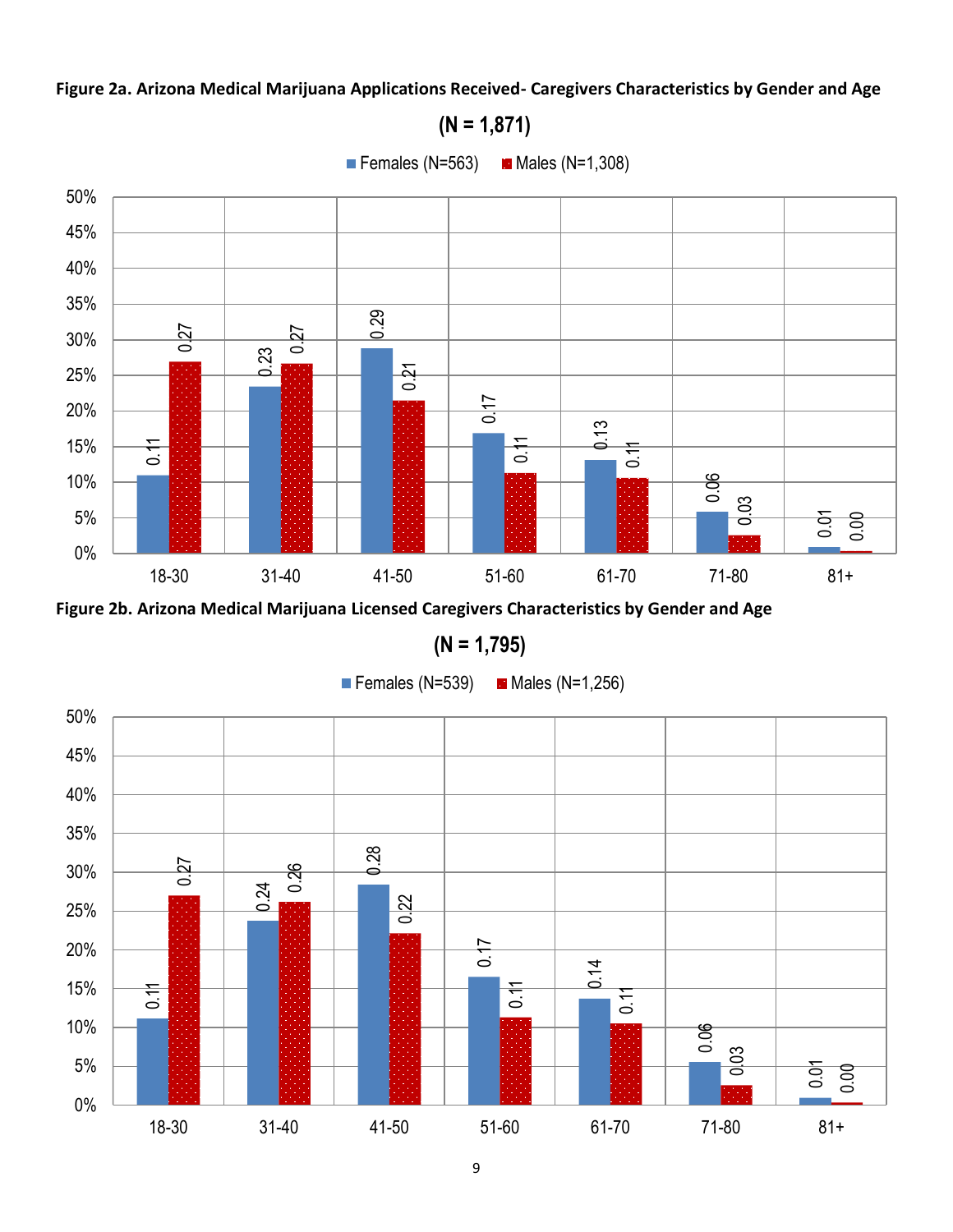# **Table 4a. Arizona Medical Marijuana Applications Received- Patient Medical Conditions Profile**

| <b>Patient medical condition profile of Applications</b><br><b>Received 1</b> | <b>Totals</b> | <b>Percent Total</b> |
|-------------------------------------------------------------------------------|---------------|----------------------|
| Alzheimer's                                                                   | 71            | 0.04%                |
| Cachexia                                                                      | 119           | 0.07%                |
| Cancer                                                                        | 3,605         | 2.12%                |
| <b>Chronic Pain</b>                                                           | 148,515       | 87.54%               |
| <b>Crohn's Disease</b>                                                        | 538           | 0.32%                |
| Glaucoma                                                                      | 975           | 0.57%                |
| <b>Hepatitis C</b>                                                            | 705           | 0.42%                |
| <b>HIV/AIDS</b>                                                               | 633           | 0.37%                |
| <b>Muscle Spasms</b>                                                          | 792           | 0.47%                |
| <b>Nausea</b>                                                                 | 711           | 0.42%                |
| <b>Post-Traumatic Stress Disorder (PTSD)</b>                                  | 2,114         | 1.25%                |
| <b>Sclerosis</b>                                                              | 30            | 0.02%                |
| <b>Seizures</b>                                                               | 1,167         | 0.69%                |
| <b>Two Or More Conditions</b>                                                 | 9,684         | 5.71%                |
| <b>TOTAL</b>                                                                  | 169,659       | 100.00%              |

¶Unique debilitating conditions

# **Table 4b. Arizona Medical Marijuana Licensed Qualifying Patients Medical Conditions Profile**

| <b>Patient medical condition profile of Applications</b> | <b>Totals</b> | <b>Percent Total</b> |
|----------------------------------------------------------|---------------|----------------------|
| <b>Approved</b> <sup>1</sup>                             |               |                      |
| Alzheimer's                                              | 68            | 0.04%                |
| Cachexia                                                 | 117           | 0.07%                |
| Cancer                                                   | 3,559         | 2.12%                |
| <b>Chronic Pain</b>                                      | 147,301       | 87.58%               |
| <b>Crohn's Disease</b>                                   | 535           | 0.32%                |
| Glaucoma                                                 | 965           | 0.57%                |
| <b>Hepatitis C</b>                                       | 698           | 0.41%                |
| <b>HIV/AIDS</b>                                          | 626           | 0.37%                |
| <b>Muscle Spasms</b>                                     | 780           | 0.46%                |
| <b>Nausea</b>                                            | 704           | 0.42%                |
| <b>Post-Traumatic Stress Disorder (PTSD)</b>             | 2,090         | 1.24%                |
| <b>Sclerosis</b>                                         | 30            | 0.02%                |
| <b>Seizures</b>                                          | 1,154         | 0.69%                |
| <b>Two Or More Conditions</b>                            | 9,570         | 5.69%                |
| <b>TOTAL</b>                                             | 168,197       | 100.00%              |

¶Unique debilitating conditions